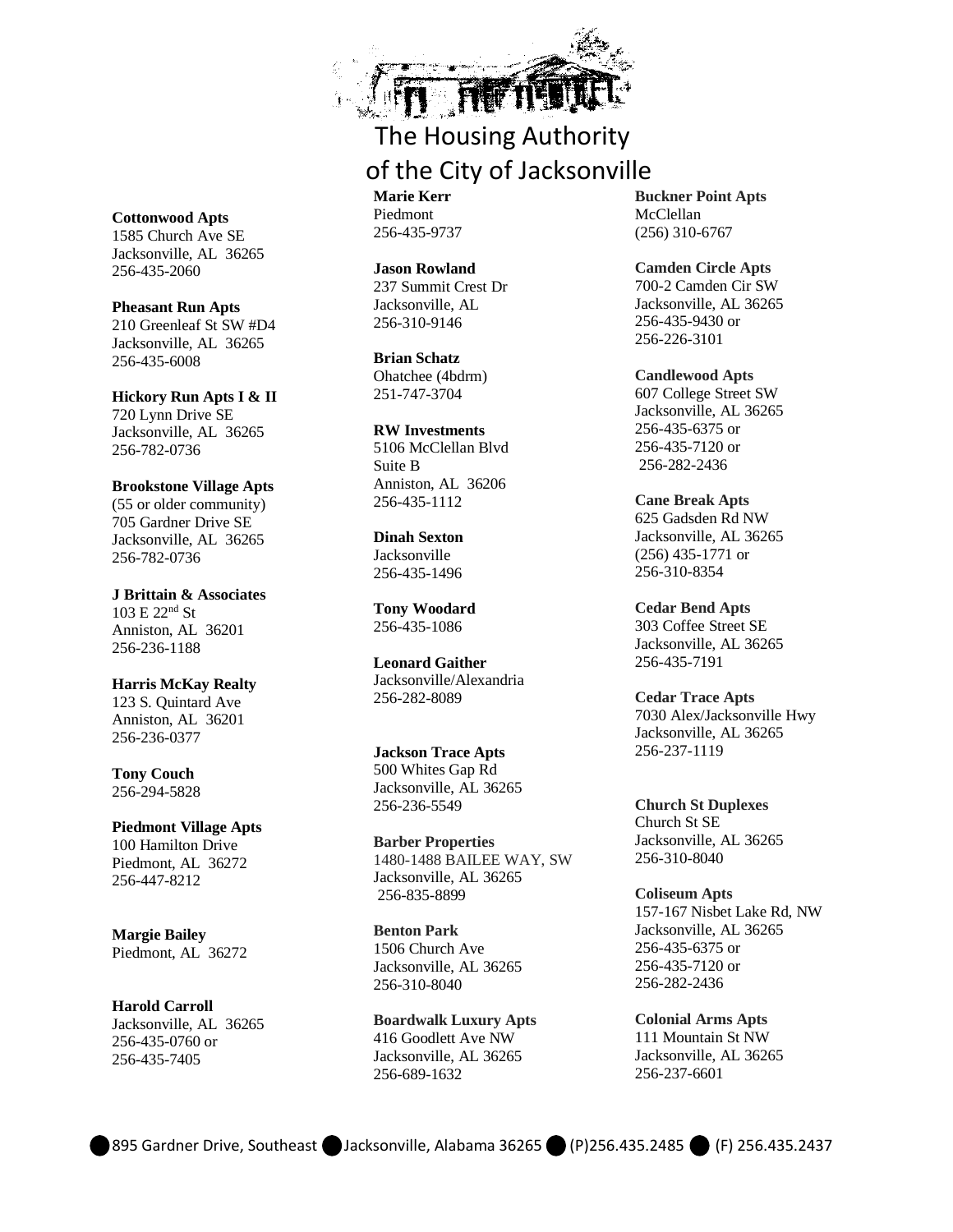

### The Housing Authority of the City of Jacksonville

**Madison Park Apts** 414 Madison Ave NW Jacksonville, AL 36265 256-572-3864

**Middleton Flats Apts** 610 Church Ave SE Jacksonville, AL 36265 256-435-9257

**Oak Ave Apts** 403 Oak Avenue NW Jacksonville, AL 36265 256-435-7420

**Oak Village Apts** 210 Mountain Street NW Jacksonville, AL 36265 256-435-6375

**Park Place I & II & III** 735 Park Avenue NW Jacksonville, AL 36265 256-435-2275

**Parris Street Apts** 215 Parris Street SE Jacksonville, AL 36265 256-831-5656

**Quill Apts** 380 Quill Avenue NW Jacksonville, AL 36265 256-453-4347

**Ray Apts** 306 Mountain Street NW Jacksonville, AL 36265 256-782-0850

**Richelieu Apts** 401 Church Avenue NE Jacksonville, AL 36265 256-435-7637

**Roberts Street Duplexes** 996-998 Roberts St. SW Jacksonville, AL 36265 256-435-9257

**Saddle Club Apts** 44 Boozer Lake Road Jacksonville, AL 36265 256-435-1771

**Southerners Apts** 415 Madison Avenue NW Jacksonville, AL 36265 256-435-7066

**Stone Properties** Hollingsworth St Jacksonville, AL 36265 256-435-7066

**TRAC II Apts** 480 Carolina Avenue NW Jacksonville, AL 36265 256-435-6375

**Village Creek Apts** 618 College St SW Jacksonville, AL 36265 256-782-3667

**Village West Apts** 410 Madison Ave NW Jacksonville, AL 36265 256-435-0068 or 256-238-7033

**Westgate Apts** 806 Penn Avenue NW Jacksonville, AL 36265 256-435-6375

**Willingham Apts** 843 Lonely Pines Rd Jacksonville, AL 36265 256-435-5232

**Winn Place Apts** 311 Nisbet Street NW Jacksonville, AL 36265 256-435-3613

**Winn Place III** 311 Nisbett St. NW Jacksonville, AL 36265 256-435-3613

**The Commons** 207 Bundrum Dr NW Jacksonville, AL 36265 256-435-7295

**Gamecock Village Apts** 351 Nisbet Street, NW Jacksonville, AL 36265 256-782-1285

**Geier Apts** 400 Clinton Street SE Jacksonville, AL 36265 256-435-8182

#### **Indian Springs Apts** 220 Coffee Street SW

Jacksonville, AL 36265 256-591-6761

**Indian Springs Townhomes** 220 Coffee Street SW Jacksonville, AL 36265 256-237-1119 or 256-236-1114 **Jamestown Apts** 503 Mountain Street NW Jacksonville, AL 36265 256-435-3073

**Ladiga Hills Apts**

415 Ladiga Street SE Jacksonville, AL 36265 256-435-6375

**Ladiga Street Apts** 1003 Ladiga Street SE Jacksonville, AL 36265 256- 453-4347

**Ladiga Trails Apts** 506 Park Ave NW Jacksonville, AL 36265 256-435-7066

**Mt View East/West**  $206$   $6<sup>th</sup>$  Ave NE Jacksonville, AL 36265 256-591-0527